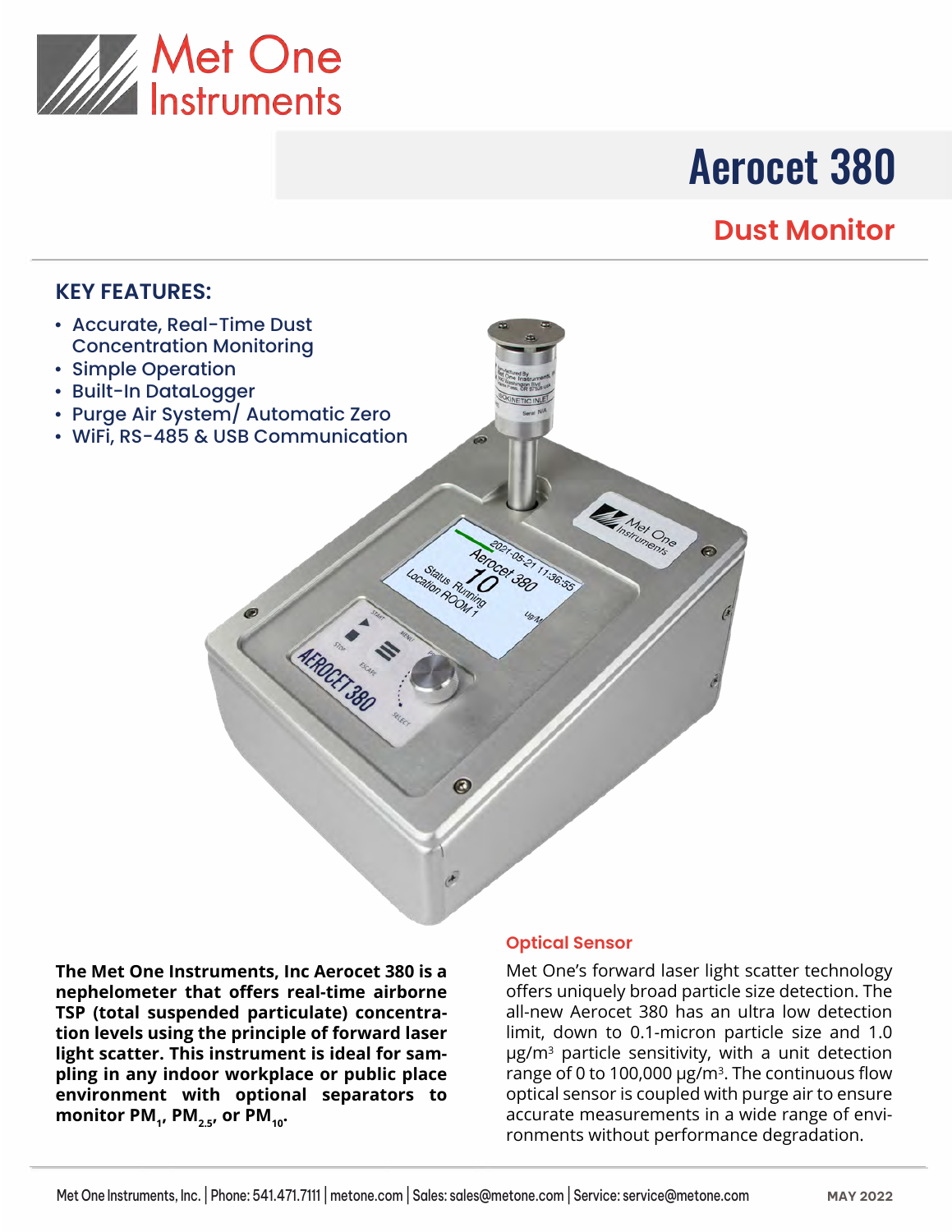

# Aerocet 380

### **Dust Monitor**

#### **Highly Portable**

This sleek, aluminum, all-in-one desktop instrument provides continuous sampling with an AC adaptor or 8 hours with batteries that fully charge in less than 3 hours. The Aerocet 380's user-friendly interface comes complete with download utility software easily accessed via Wifi.

User-adjustable sample times include 1-, 5-, 10-, 15-, 30-minute, and 1-hour intervals which facilitates environmental profiling in various applications. Ideal for both long-term or remote sampling, a large display offers ease in viewing from across the room.



#### **User-Friendly**

Two buttons and a rotary dial enable easy access to menu-driven setup and sampling. The Aerocet 380 offers selectable sample modes of  $\mu$ g/m<sup>3</sup> or mg/m3 and alphanumeric location IDs, giving the user the ability to identify a unique name to a location or sampling area. This dust monitor can store up to 15,000 sample records which are easily accessed on-screen or downloaded to a computer with the included utility software.



#### **APPLICATIONS:**

- Indoor Air Quality Investigation
- Industrial Hygiene Quality Control
- Occupational Health Control
- Particulate Matter Studies
- Workplace & Plant Monitoring
- Dust Generation/ Suppression Evaluation
- Industrial Process Monitoring
- Testing Air Filtration Efficiency
- Aerosol Research Studies
- Baseline Trending & Screening